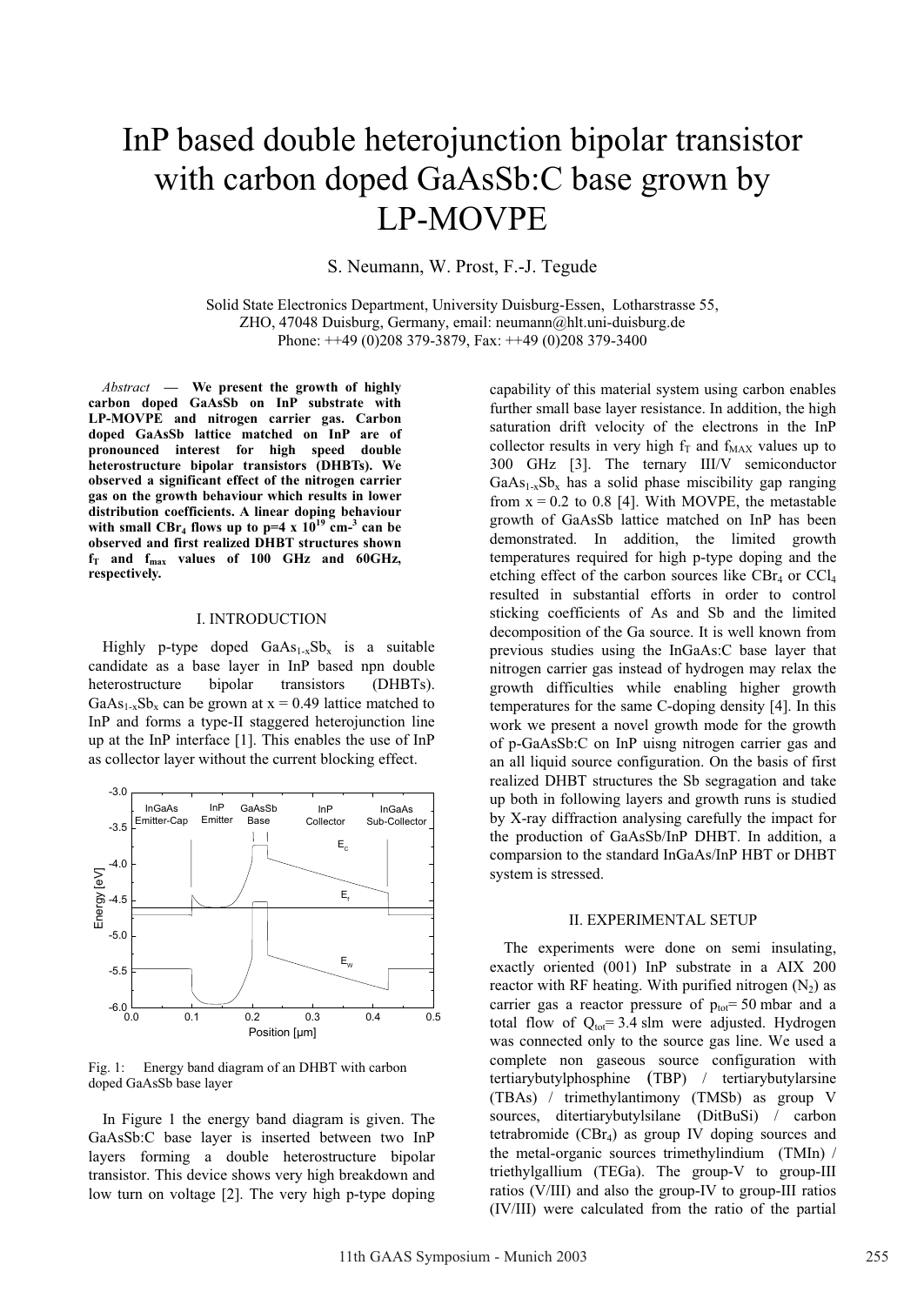pressures of the precursors involved by the assumption of 100% source efficiency. For the determination of the antimony (Sb) concentration in the partial highly strained GaAsSb layers and for the non destructive characterisation of the HBT layers high resolution xray diffractometry (HRXRD) was used. The integrity of the layer structures is proven by HRXRD measurements in the vicinity of the 004 and 002 reflection in a coupled  $\Theta$ -2 $\Theta$ -mode using a double monochromator setup. The recorded reflection curves are compared to simulations using a commercial software. The carrier concentration of the  $p^+$ -GaAs<sub>1-x</sub>Sb<sub>x</sub>:C layers were determined at room temperature by van der Pauw Hall measurements. For this, we used alloyed indium ohmic contacts. Device fabrication is done by wet chemical etching and optical lithography. The on-wafer S-parameter measurements were performed using an HP8510C network analyser in the frequency range from 45 MHz to 40 GHz.

#### III. RESULTS

The solid composition of the  $GaAs_{1-x}Sb_x$  depends on the vapour phase composition Sb/V  $[= p_{TMSb} / (p_{TMSb} + p_{TBAs})]$  and additionally on the V/III ratio [4]. We observed that under excess group-III (V/III<1) the Sb incorporation increases to a range, which is relevant for DHBT applications while under excess group-V (V/III>1) the Sb incorporation decrease. For p-type doping  $CBr<sub>4</sub>$  is used and a linear increase of dopant density with CBr4/Ga ratio (IV/III) up to  $p=4 \times 10^{19}$  cm<sup>-3</sup> is observed. The influence of the CBr4 flow on the solid composition is a well-known etching effect in general for III/V semiconductors. The increasing CBr4 flow leads in the GaAsSb-system to a reduction of Ga atoms in the gas phase and consequently to higher V/III ratio, thus causes a lower Sb incorporation in the solid phase [6]. Based on this results the growth of p-GaAsSb single layers, superlattices and final DHBT layers is performed using nitrogen carrier gas. We observe a strong memory effect of the Sb with up to 8% Sb up-take in the following growth process. Dependent on the history of the liner and susceptor of the MOVPE system and the Sb contamination, the memory effect can be reduced to values lower 1% which have no impact on HBT properties. Further details about the growth of GaAsSb using nitrogen carrier gas are presented in [6].

| Layer        | Material               | Thickness<br>[nm] | Doping<br>$\lceil$ cm <sup>-3</sup> |
|--------------|------------------------|-------------------|-------------------------------------|
| Emitter cap  | $n^*$ -InGaAs          | 100               | $1 \times 10^{19}$                  |
| Emitter      | $n$ -In $P$            | 70                | $5 \times 10^{17}$                  |
| Spacer       | nid-InP                | 10                | undoped                             |
| <b>Base</b>  | $p^{\dagger}GaAsSb$    | 20                | $4 \times 10^{19}$                  |
| Collector    | nid-InP                | 300               | undoped                             |
| Subcollector | $n^{\text{-}}$ -InGaAs | 300               | $1 \times 10^{19}$                  |

Table 1: Epitaxial layer structure parameters of fabricated InGaAs/InP/GaAsSb DHBT

We have grown first DHBT structures with a carbon doped GaAsSb base layer. The parameters of the layer structure are listed in Table 1.



Fig. 2: Measured and simulated high resolution x-ray curve for the (004) and (002) reflection of the DHBT layer structure.

Figure 2 shows the high resolution x-ray diffraction curves in the vicinity of the (004) and (002) reflection of the DHBT layer stack. We simulate both reflexes with one parameter set. Equal layers which are grown with same growth conditions are coupled to minimize the number of free parameters. Thus enables us to determine the composition an the layer thickness of each layer. The period of the fringes can be associated to singel layers of the HBT. The determined values of composition and

thickness (layer parameter) is in good agreement with the intended data. The composition of the strained GaAsSb base can be determined from the right hand peak in figure 2. The simulation of the x-ray data of this layer stack shows an excellent agreement with the measured curves.



Fig. 3: Common emitter output characteristic for an InP/GaAsSb/InP DHBT.